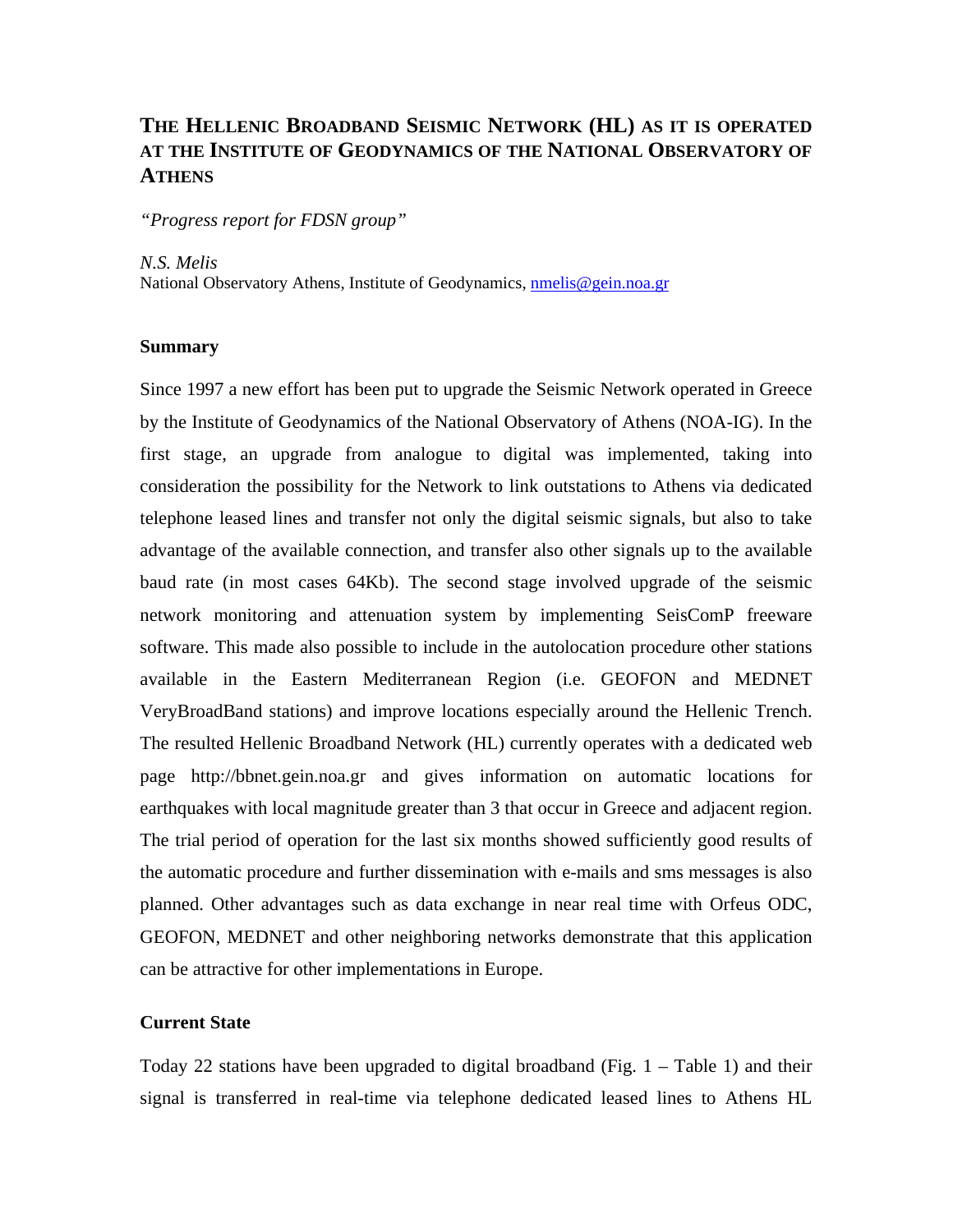central basis. There the initial recording system (ICP of Geotech Instruments) has been replaced by a multi serial port to Ethernet output (Moxa server) connecting all serial ports received at Athens to a Seedlink/SeisComP server Linux PC, which performs acquisition – monitoring. Several other Linux and Unix workstations connected into a private LAN take care of other normal base station tasks, i.e. data storing (DDS-4 DAT media as an end storing product) both for all continuous recorded streams as well as older ICP produced event triggered files as well as 15 min continuous data files. Further more, autolocation and presentation of resulted products, such as Qplots (Fig.2), Alerts (Fig.3), e-mail/sms alerts etc are handled by in house implemented perl scripts within the local private LAN and presented in the newly developed webpage dedicated for this purpose (http://bbnet.gen.noa.gr).



**Figure 1.** NOA-IG (HL) Station Map. Stations with blue bullets are GEOFON stations, except for IDI station, which is MEDNET station and operates also as auxiliary CTBT station.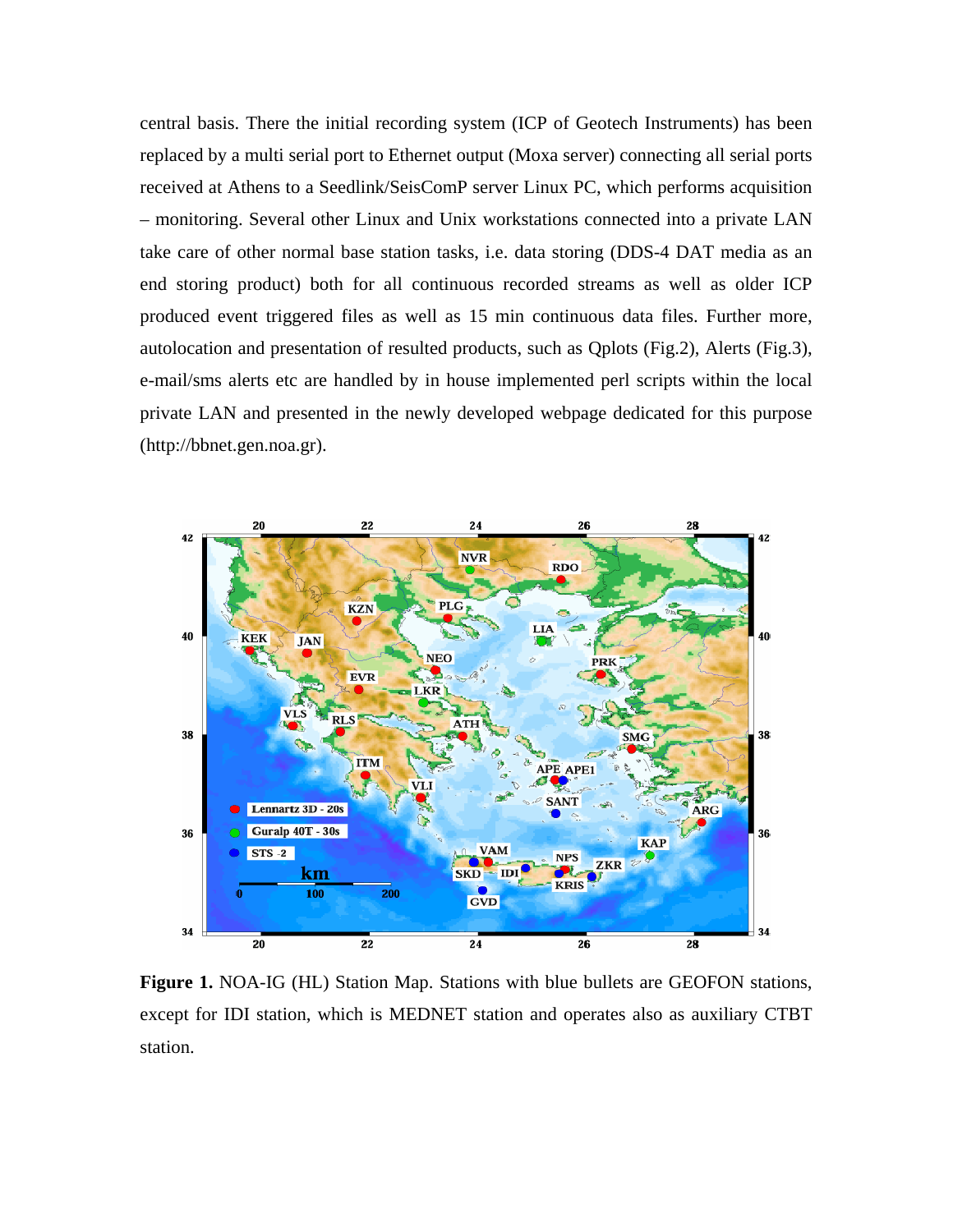| <b>Code</b> | Lat $(N)$ | Lon(E)  | <b>Elev</b> | <b>Site</b>               | <b>Start Time</b> | <b>Instrument</b> |
|-------------|-----------|---------|-------------|---------------------------|-------------------|-------------------|
| <b>APE</b>  | 37.0690   | 25.5310 | 620         | <b>Apeiranthos Naxos</b>  | 1998-10-23        | Le3D/20           |
| <b>ARG</b>  | 36.2160   | 28.1260 | 170         | <b>Archangelos Rhodes</b> | 1997-10-14        | Le3D/20           |
| <b>ATH</b>  | 37.9720   | 23.7170 | 95          | Athina                    | 1997-04-17        | Le3D/20           |
| <b>EVR</b>  | 38.9200   | 21.8100 | 1050        | Evritania                 | 2000-02-09        | Le3D/20           |
| <b>ITM</b>  | 37.1786   | 21.9252 | 400         | Ithomi Messinia           | 1997-06-05        | Le3D/20           |
| <b>JAN</b>  | 39.6570   | 20.8510 | 540         | Janena                    | 1998-07-15        | Le3D/20           |
| <b>KARP</b> | 35.5500   | 27.1600 | 530         | Karpathos                 | 2003-01-22        | <b>CMG40T/30</b>  |
| <b>KEK</b>  | 39.7100   | 19.8000 | 280         | Kerkira                   | 2000-03-01        | Le3D/20           |
| <b>KZN</b>  | 40.3070   | 21.7710 | 900         | Kozani                    | 1997-11-18        | Le3D/20           |
| <b>LIA</b>  | 39.9000   | 25.1800 | 60          | Limnos                    | 2001-11-09        | <b>CMG40T/30</b>  |
| <b>LKR</b>  | 38.6500   | 23.0000 | 180         | Atalanti Lokrida          | 2002-03-26        | <b>CMG40T/30</b>  |
| <b>NEO</b>  | 39.3100   | 23.2200 | 500         | Neochori Volos            | 2000-04-07        | Le3D/20           |
| <b>NPS</b>  | 35.2630   | 25.6130 | 370         | <b>Neapolis Crete</b>     | 1997-08-05        | Le3D/20           |
| <b>NVR</b>  | 41.3500   | 23.8600 | 595         | Nevrokopi                 | 2001-11-23        | <b>CMG40T/30</b>  |
| <b>PLG</b>  | 40.3740   | 23.4460 | 580         | Poligiros Chalkidiki      | 1997-05-23        | Le3D/20           |
| <b>PRK</b>  | 39.2460   | 26.2720 | 100         | Agia Paraskevi Lesvos     | 1998-03-05        | Le3D/20           |
| <b>RDO</b>  | 41.1460   | 25.5380 | 100         | Gratini Rodopi            | 1998-12-15        | Le3D/20           |
| <b>RLS</b>  | 38.0600   | 21.4700 | 100         | Riolos Achaia             | 2001-07-23        | Le3D/20           |
| <b>SMG</b>  | 37.7100   | 26.8400 | 340         | <b>Samos</b>              | 2000-05-18        | Le3D/20           |
| <b>VAM</b>  | 35.4070   | 24.2000 | 225         | <b>Vamos Crete</b>        | 1997-06-08        | Le3D/20           |
| <b>VLI</b>  | 36.7200   | 22.9500 | 220         | <b>Velies Lakonia</b>     | 2000-01-24        | Le3D/20           |
| <b>VLS</b>  | 38.1750   | 20.5900 | 375         | Valsamata Kefalonia       | 1997-05-07        | Le3D/20           |

**Table 1.** Station List for HL Broadband Seismic Network.

## **More Network Information - Developments**

All stations listed in Table 1 are recorded using Geotech Instruments DR-24 digitizers operating at 50HZ digitization rate and continuous digital samples are transferred to Athens central base via leased telephone lines. There, all signals via serial multiplexing are monitored by a Seedlink/SeisComP Server run on a Linux PC. SeisComP software has been implemented and adapted at NOA with the collaboration of the GEOFON group and all products have been organized with in house developed perl scripts – html software.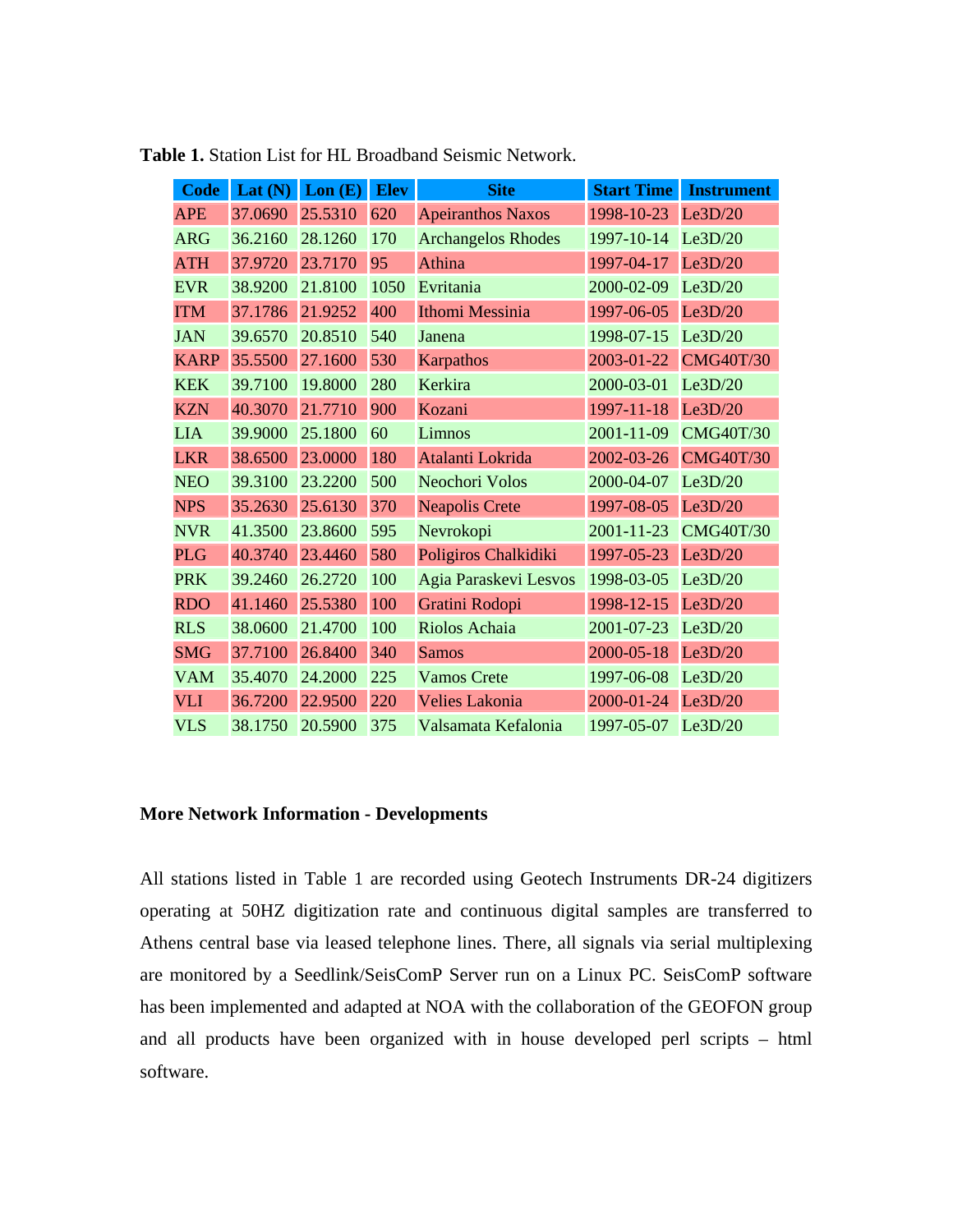Currently four stations (ARG, ITM, KEK, RDO) are made available to Orfeus ODC and GEOFON group, while KEK to MEDNET. Stations IDI\_MN, SANT\_GE and APE\_GE are also handled by the HL acquisition system and are made available to MEDNET (MN) and GEOFON (GE) respectively via internet. Stations AQU, WDD, VTS are also recorded at NOA made available via MEDNET server while the rest of GEOFON stations in Greece as well as ISP, MALT, EIL, CSS, KSDI are made available via GEOFON server. All above stations in addition to HL stations are used in the automatic location procedure developed by the GEOFON group and applied at NOA - HL Network. Detected events produce alerts which are sent to EMSC and also reported via perl script to the HL dedicated webpage. Maps and info for the alerts are organized in monthly basis and updated every time more delayed phase picks are made available. SMS messages are also sent to declared mobile phone numbers for events satisfying certain criteria. A newly developed – upgraded station site is shown in Figure 4.



**Figure 2.** An example of a QPLOT generated by HL and presented on the webpage.